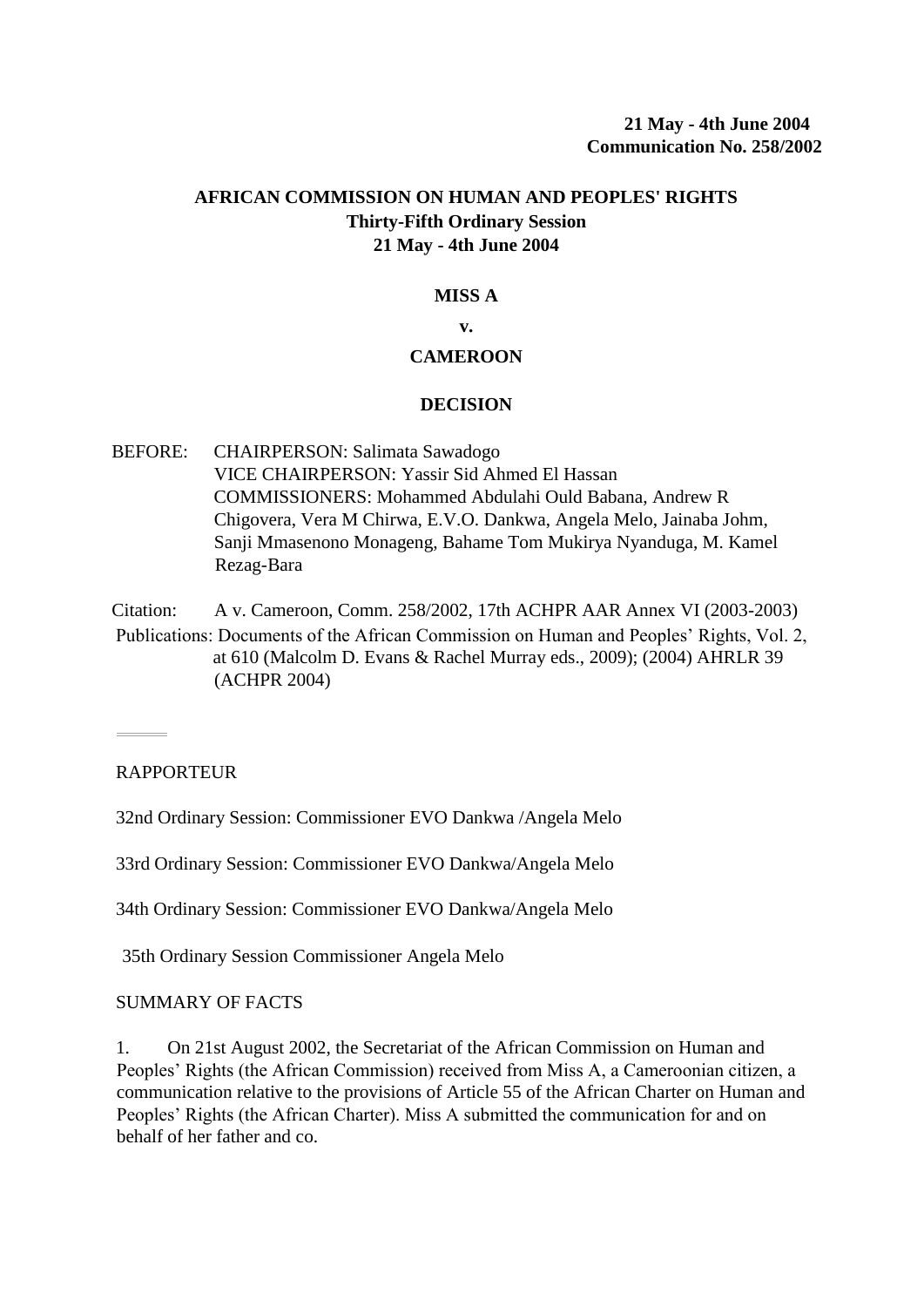2. The communication was submitted against the Republic of Cameroon (a Sate Party [FN1] to the African Charter) and Miss A alleged in the communication that her father and two colleagues, former workers of the Cameroon P & T were arrested and detained in 1998 by the police, as conspirators of the Minister of P  $&$  T, who was also arrested and detained for alleged corruption.

-------------------------------------------------------------------------------- [FN1] Cameroon ratified the African Charter on 20/06/1989

3. The Complainant further alleged that since 1998, when her father and two of his colleagues have been in detention, they have never been formally charged, they have never appeared in court and never had access to a lawyer. The Complainant added that the State did not appear to have any intention to try them in the foreseeable future, whereas the delicate health of her father required constant medical attention.

# COMPLAINT

4. Miss A contends that the above-described facts constitute a violation by Cameroon of Articles 2, 3, 5, 6, 7, 10, 11, 12 and 26 of the African Charter, and requests the African Commission to:

- a) Ask Cameroon take appropriate measures in order to avoid irreparable damage to the health and well being of the said detainees;
- b) Pronounce the Government of Cameroon in violation of the African Charter and other international human rights treaties;
- c) Request Cameroon to bring the accused persons to trial immediately or order their release;
- d) Request the erring State to compensate her father and his co-detainees for the period they have been in detention.

# **PROCEDURE**

- 5. By letter ACHPR/COMM/258/2002 of 23rd August 2002, the Secretariat of the African Commission acknowledged receipt of the communication and informed the sender that it would be tabled for consideration prima facie at its 32nd Ordinary Session.
- 6. During its 32nd Session, held from the 17th to 23rd October 2002 in Banjul, The Gambia, the Commission considered the communication and decided to be seized of it.
- 7. On 22nd October 2002, the Chairman of the Commission sent a letter of requesting the urgent intervention of the President of the Republic of Cameroon, drawing his attention to the situation of the two detainees and in particular on their state of health and urged the Head of State to ensure that appropriate medical care is provided for the detainees.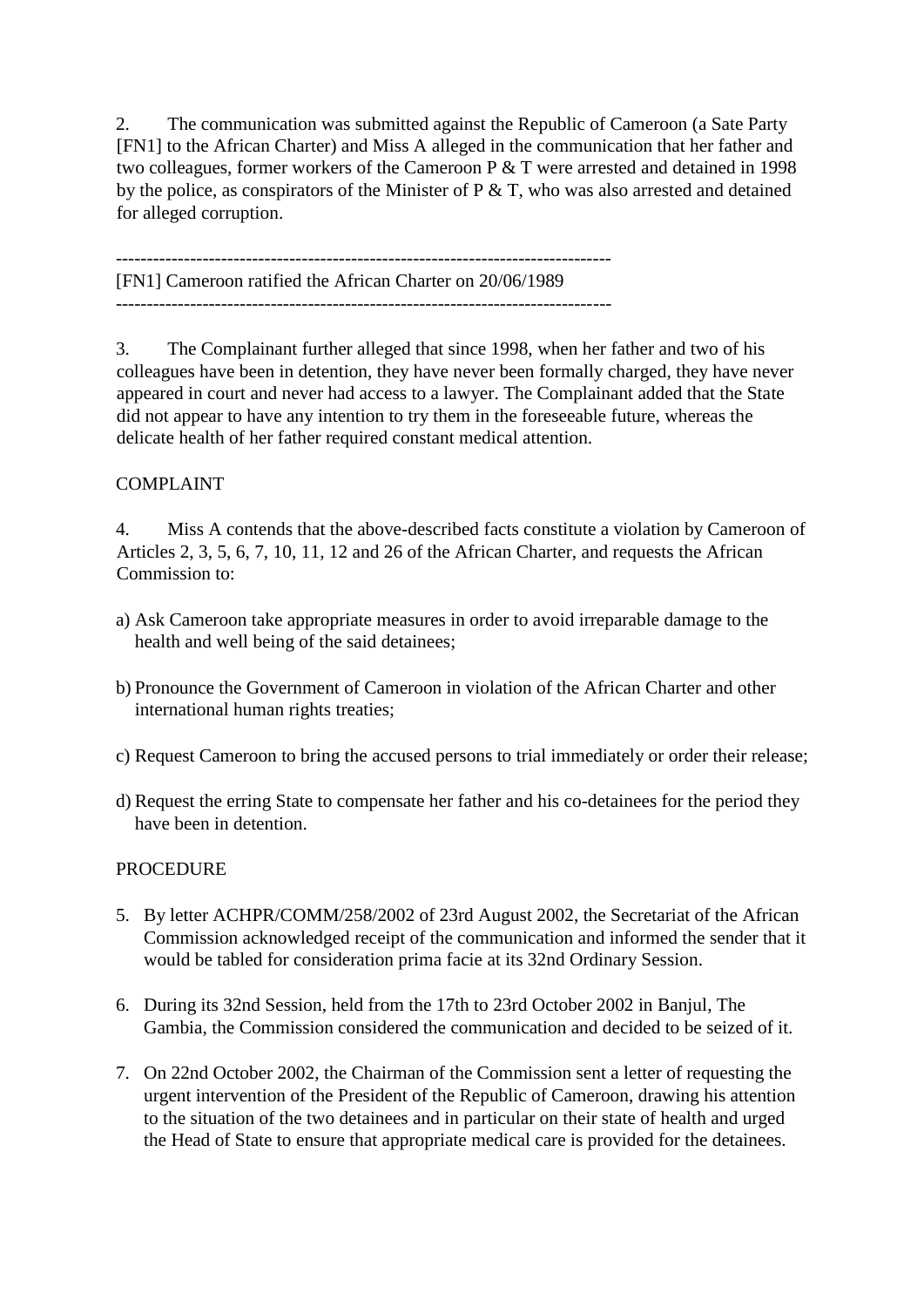The Chairman of the Commission also requested in his letter that the detainees be charged and given a fair trial or freed in case no charge is made against them.

8. On 28th October 2002, the Secretariat of the Commission sent a Note Verbale to Cameroon informing it of the communication against it and the decision of seizure that the Commission had taken on it. Cameroon was further requested to provide the Commission with its arguments on the admissibility of the case, which the Commission intends to consider at its 33rd Session (5-19 May 2003, Niamey, Niger).

- 9. On the same date, the Secretariat of the Commission sent a letter to the Complainant informing her of the decision of seizure that the Commission had taken on her case as well as of the letter for urgent intervention that the Chairman of the Commission had sent to the President of the Republic of Cameroon at her request. The Complainant was also requested to furnish the Commission with possible arguments on the admissibility of the case, which the Commission intended to consider at its 33rd Session.
- 10. Having received no reply from the Respondent State, the Secretariat of the Commission sent it a reminder on 10th February 2003 drawing its attention to the fact that its written submissions on the case should reach the Commission as early as possible to allow the Commission take a decision on admissibility of the case. The Secretariat is yet to receive a reaction from the Respondent State.
- 11. On 20th October 2002, the Complainant sent a letter to the Commission requesting it to defer consideration of the communication to allow her to acquire more information on the case from the victims' lawyers.
- 12. On 21st October 2002, the Secretariat of the Commission acknowledged receipt of the Complainant's request for deferment, and informed her that in accordance with her request consideration of the communication would be deferred until the 35th Ordinary Session of the ACHPR.
- 13. At its 34th Ordinary Session held in November 2003 in Banjul, The Gambia, the African Commission formally decided to defer its decision on the admissibility of the complaint, in accordance with the request of the Complainant.
- 14. By Note Verbale ACHPR/COMM 2258/2002 OF THE 15/11/2003, the Secretariat of the African Commission handed to the delegation of Cameroon participating at the 34th Session a copy of the said complaint. The Note Verbale further requested Cameroon to convey its comments with regard to the admissibility of the matter within three months and in any case before end February 2004, to enable the Commission to make a well informed ruling on the communication at its 35th Ordinary Session.
- 15. On the 17/02/2004, the Ministry of Foreign Relations of Cameroon sent a letter to the African Commission in which the Respondent State intimated that Mr. Ndeh Ningo had been acquitted and freed in November 2003, "for lack of criminal charges" whilst Mr. Takang Philip had been freed in March 2003 "for non-proven facts".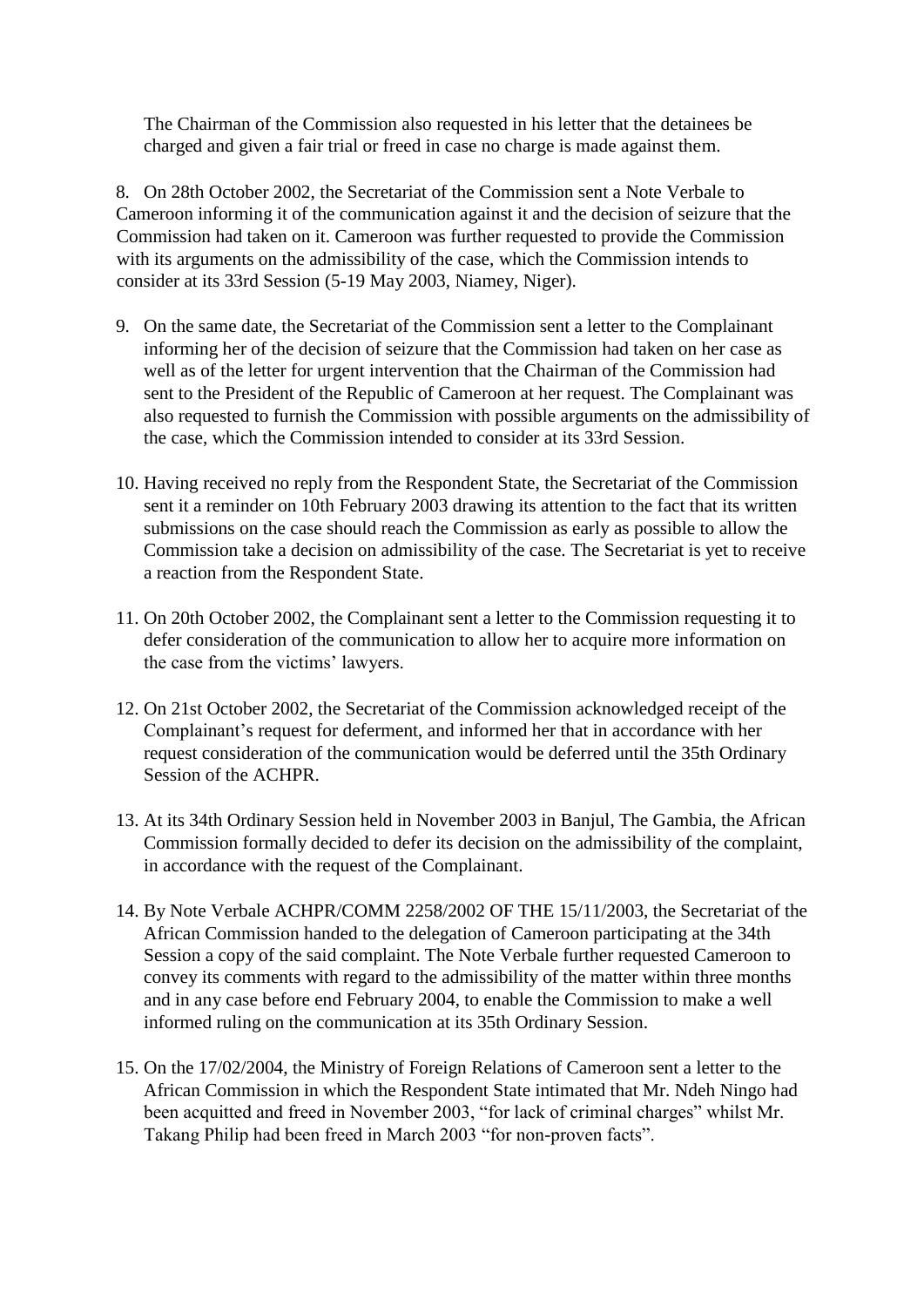- 16. Extracts of the judgement letter indicated the acquittal and liberation of the two individuals as well as the respective arrest warrants which had been attached to the documents mentioned earlier.
- 17. The Respondent State therefore requested the Commission to declare the communication inadmissible "in view of the presentation of the above mentioned documents, which sufficiently prove that the two cases had been submitted to the legal Authorities of Cameroon and had been dealt with".
- 18. On the 01/03/2004 the Secretariat of the African Commission, through its Note Verbale ACHPR/COMM 258/02 acknowledged receipt of the Note Verbale from the Respondent State.
- 19. By letter ACHPR/COMM 258/02/RK of the 1st /03/2003, the Secretariat of the African Commission had conveyed the Note Verbale to the Complainant requesting her reaction on the contents of the letter.
- 20. On the 14/04/2004, the Complainant wrote to the Secretariat of the African Commission to confirm the liberation of Mr. Ndeh Ningo who had been "judged not guilty and freed on the 23/11/2003 after having spent 4 years in detention".

21. The Complainant indicated in her letter that Mr. Ndeh Ningo would advise the Commission on whether or not he would pursue the matter at the level of the Commission. The Complainant further mentioned the possibility of holding negotiations with the Respondent State to obtain compensation for Mr. Ndeh Ningo. For this reason the Complainant requested the African Commission to kindly defer its decision on the admissibility of the communication until its 36th Ordinary Session and not to declare it inadmissible as per the request of the Respondent State.

22. During its 35th Ordinary Session held from 21st May to 4th June 2004 in Banjul, The Gambia, the Commission considered the communication and declared it inadmissible.

# LAW

## ADMISSIBILITY

- 23. Article 56 of the African Charter on Human and Peoples' Rights provides inter alia that communications shall be considered by the Commission after exhausting local remedies, unless this procedure is unduly prolonged.
- 24. In the case under consideration, the African Commission notes that the alleged victims were tried and freed in March and November 2003 respectively. This fact was admitted both by the Complainant and Respondent State.
- 25. The African Commission took note of the fact that the case was brought to the African Commission at the time that the matter was still before the courts. Furthermore, the fact